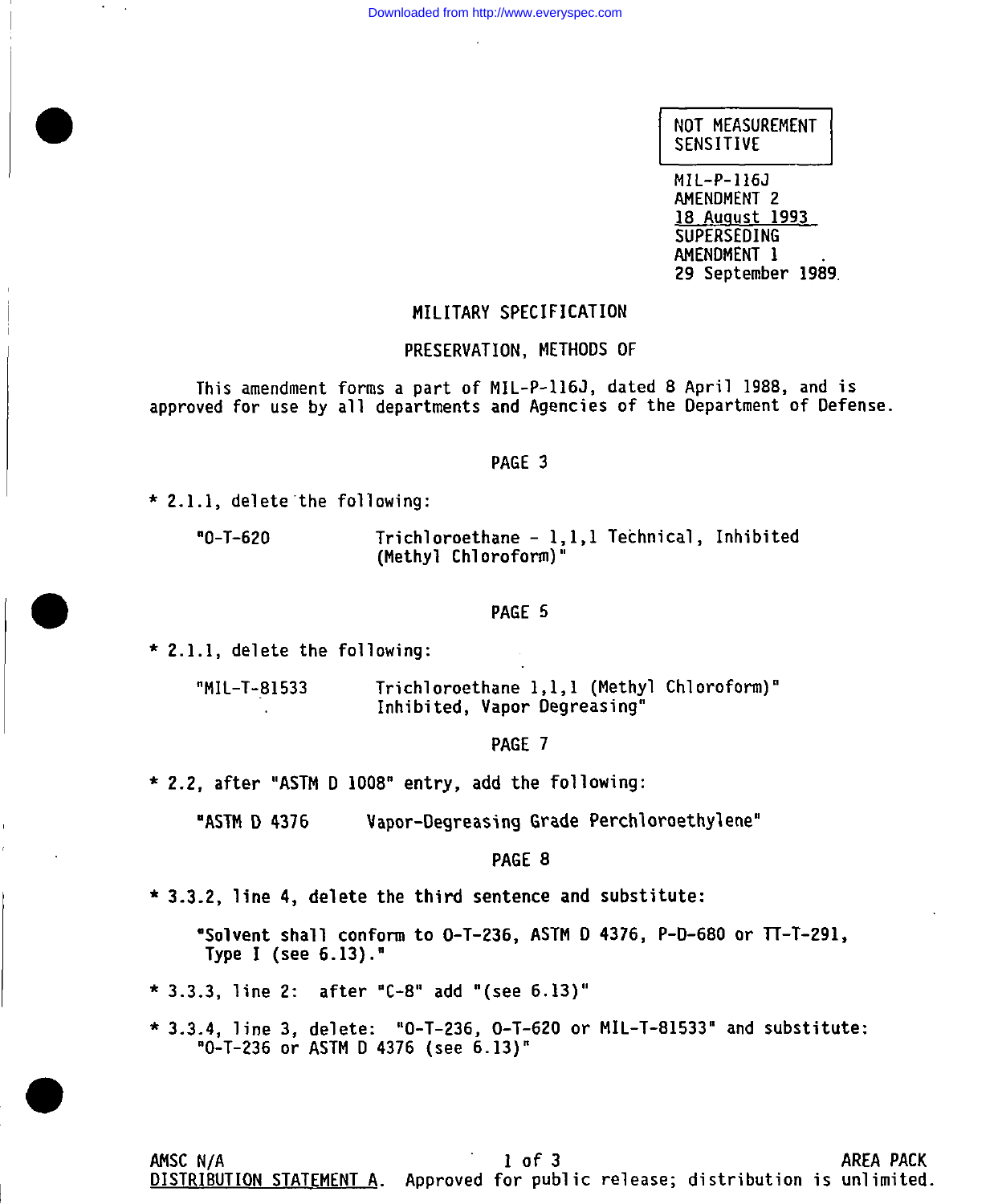## **MIL-P-116J AMENDMENT 2**

# **PAGE 9**

● **3.3.5, delete line 7 and substitute: "conforming to O-T-236, ASTM O 4376, P-D-680 or TT-T-291, Type** I (see **6.13), to"**

**PAGE 10**

**\* 3.3.13, line 2: after "C-8" ,add "(see 6.13)"**

**PAGE 14**

**3.6.3.1.5; line 3: after "container" add "(box)"**

**3.6.3.1.5; line 10: after "container" add "(box)"**

**PAGE 16**

**3.6.4.1.2; line 3: after "container" add "(box)"**

**PAGE 20**

**3.6.5.1.2; line 3: after "container" add "(box)"**

**3.6.5.1.2; line** 11: after "container" **add "(box)"**

**PAGE 23**

**3.14: Oelete n its entirety.**

**PAGE 32**

\* **6.2.1 (l), line** 1: **delete "(3.3)" and substitute "(3.3 and 6.13)"**

**PAGE 37**

\* **Add as a new paragraph 6.13:**

**'6.13 Environmentally safe cleanin~ comDounds. The use of new or commercial1y avai1able cleaning compounds which are environmental 1y safe (e.g. non-ozone depleting, etc. ) is reconnnended. Offerors are encouraged to alert the procuring activity of any alternative cleaning compounds. "**